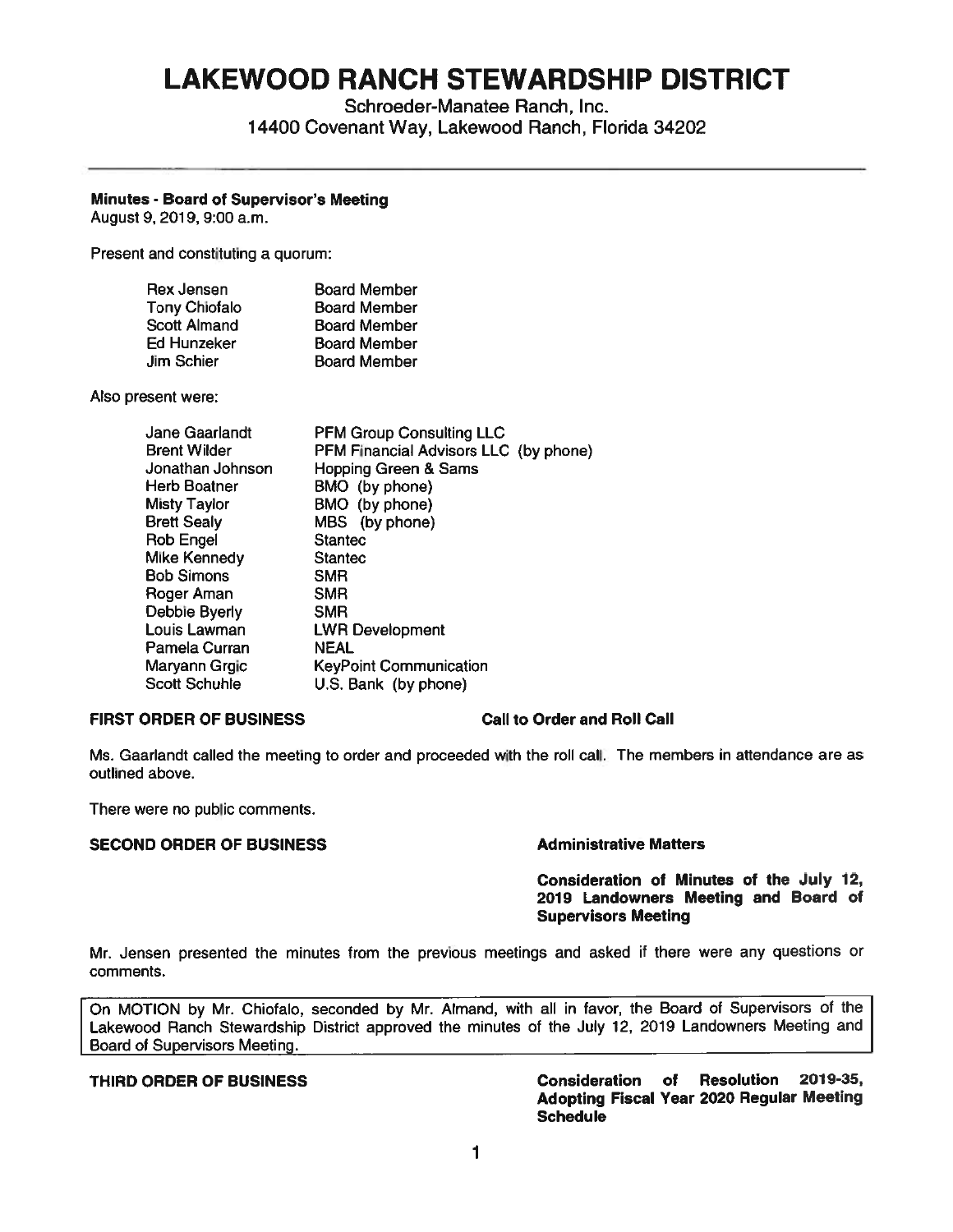On MOTION by Mr. Almand, seconded by Mr. Schier, with all in favor, the Board of Supervisors of the Lakewood Ranch Stewardship District approved Resolution 2019-35, Adopting Fiscal Year 2020 Regular Meeting Schedule.

**FOURTH ORDER OF BUSINESS FOURTH ORDER OF BUSINESS PUBLIC HEATING PUBLIC HEATING ADDITION District's Fiscal Year 2019-2020 Budget and the Imposition of Operations and Maintenance Special Assessments** 

- o Public Comments
- o Board Comments
- **A. Consideration of Resolution 2019- 36, Relating to the Annual Appropriations and Adopting the Fiscal Year 2019-2020 Budgets**
- B. Resolution 2019-37, Imposing Special Assessments and Certifying an Assessment Roll for the Fiscal **Year 2019-2020**

On MOTION by Mr. Schier, seconded by **Mr.** Chiofalo, with all in favor, the Board of Supervisors of the Lakewood Ranch Stewardship District opened the public hearing.

There were no comments from the public.

On MOTION by **Mr.** Chiofalo, seconded by Mr. Hunzeker, with all in favor, the Board of Supervisors of the Lakewood Ranch Stewardship District closed the public hearing.

Mr. Lawman noted a slight change in the Developer contribution amount.

On MOTION by Mr. Chiofalo, seconded by Mr. Almand, with all in favor, the Board of Supervisors of the Lakewood Ranch Stewardship District approved Resolution 2019-36, Relating to the Annual Appropriations and AdoptinQ the Fiscal Year 2019-2020 BudQets.

Mr. Johnson noted that Dr. Fishkind had confirmed that the assessments were still below the amounts originally noticed.

On MOTION by Mr. Chiofalo, seconded by Mr. Almand, with all in favor, the Board of Supervisors of the Lakewood Ranch Stewardship District approved Resolution 2019-37, Imposing Special Assessments and Certifying an Assessment Roll for the Fiscal Year 2019-2020.

**FIFTH ORDER OF BUSINESS Consideration of Resolution 2019-28, Resetting the Public Hearing on Uniform Method** 

Mr. Johnson noted that the date had to be reset due to noticing requirements.

On MOTION by Mr. Chiofalo, seconded by Mr. Almand, with all in favor, the Board of Supervisors of the Lakewood Ranch Stewardship approved Resolution 2019-38, Resetting the Public Hearing on Uniform Method

**SIXTH ORDER OF BUSINESS Consideration of Agreement between the District and Natural Designs Landscaping**  LLC **for Landscape and Irrigation Maintenance Services, Waterside Neighborhood 8** 

Mr. Lawman presented the agreement for the total amount of \$[15,042.00](https://15,042.00).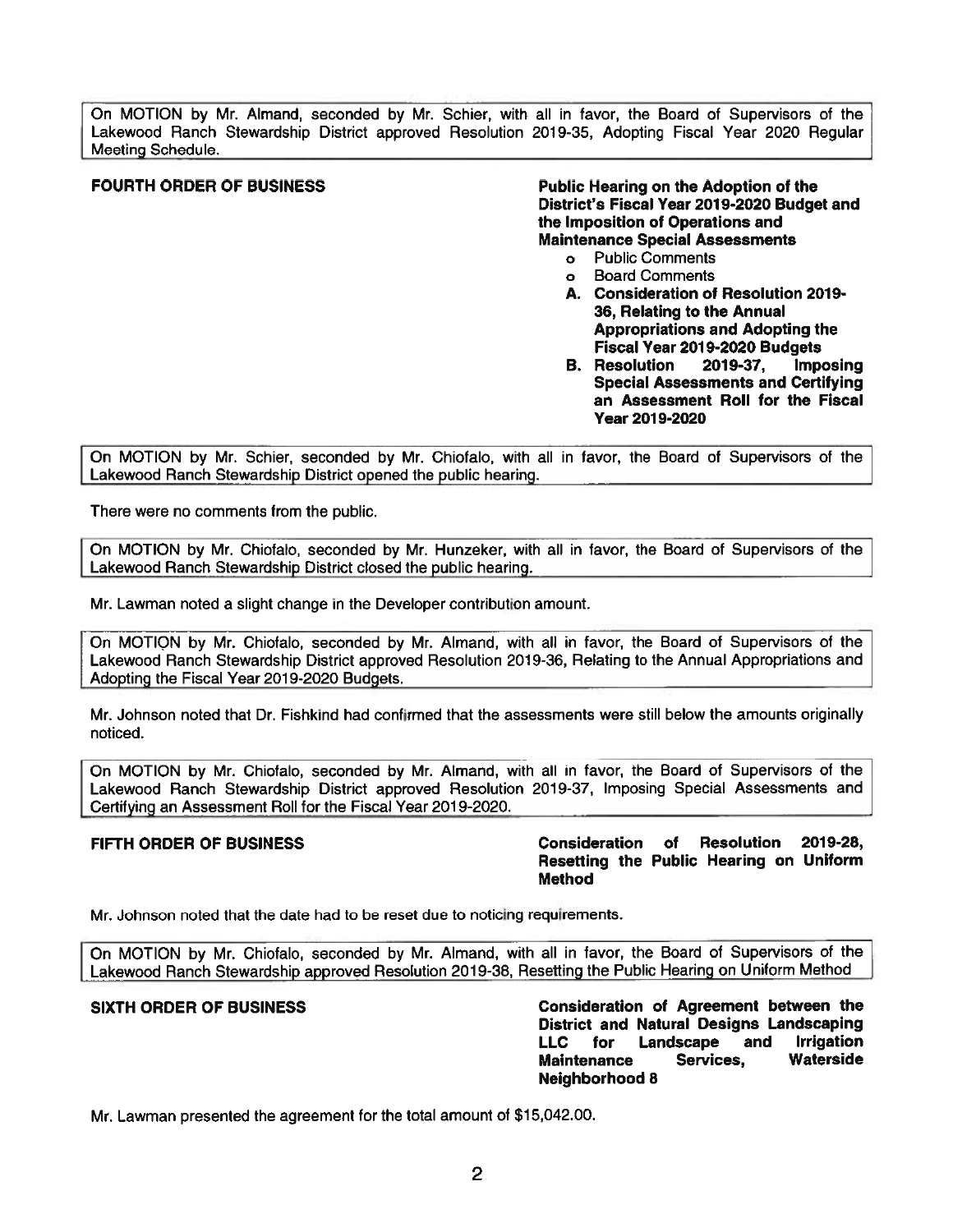On MOTION by Mr. Almand, seconded by Mr. Chiofalo, with all in favor, the Board of Supervisors of the Lakewood Ranch Stewardship approved the Agreement between the District and Natural Designs Landscaping LLC for Landscape and Irrigation Maintenance Services in the amount of \$[15,042.00](https://15,042.00).

**SEVENTH ORDER OF BUSINESS Consideration of RFP for Potential Refunding of Country Club East, Series 2006 Bonds** 

Mr. Wilder presented the proposat and confirmed that approval of the RPF did not obligate the District to refund the bonds.

On MOTION by Mr. Chiofalo, seconded by Mr. Almand, with all in favor, the Board of Supervisors of the Lakewood Ranch Stewardship approved the RFP in form and Authorized Mr. Chiofalo to work with Staff in determining how and when to best issue it.

### **EIGHTH ORDER OF BUSINESS Financial Matters**

**Draw Requests** & **Requisitions** 

Mr. Almand presented for the Board's Consideration:

**Requisition List for Draw No. 24 Del Webb** - **Series 2017 A Bond** 

On MOTION by Mr. Chiofalo, seconded by Mr. Hunzeker, with all in favor, the Board of Supervisors of the Lakewood Ranch Stewardship District approved Draw No. 24, Del Webb- Series 2017 A Bond.

> **Requisition List for Draw No. 8 Lakewood Centre** & **NW Sector Series 2018 Bond**

On MOTION by Mr. Chiofalo, seconded by Mr. Hunzeker, with all in favor, the Board of Supervisors of the Lakewood Ranch Stewardship District approved Draw No. 8 for Lakewood Centre & **NW** Sector.

### **Requisition List for Draw No. 55 Lakewood Centre North** - **Series 2015 A**

On MOTION by Mr. Chiofalo, seconded by Mr. Hunzeker, with all in favor, the Board of Supervisors of the Lakewood Ranch Stewardship District approved Draw No. 55 for Lakewood Centre North - Series 2015 A.

> **Requisition List No. 26 Lakewood Centre South Pre-Funding**

On MOTION by **Mr.** Chiofalo, seconded by Mr. Hunzeker, with all in favor, the Board of Supervisors of the Lakewood Ranch Stewardship District approved Requisition List No. 26 for Lakewood Centre South.

> **Requisition List No. 9 Northeast Sector Phase 1B Series 2018 Bond**

On MOTION by **Mr.** Chiofalo, seconded by Mr. Hunzeker, with all in favor, the Board of Supervisors of the Lakewood Ranch Stewardship District approved Requisition List No. 9 for Northeast Sector Phase 1B.

> **Requisition List No. 50 The Villages of Lakewood Ranch South**  - **Pre-Funding**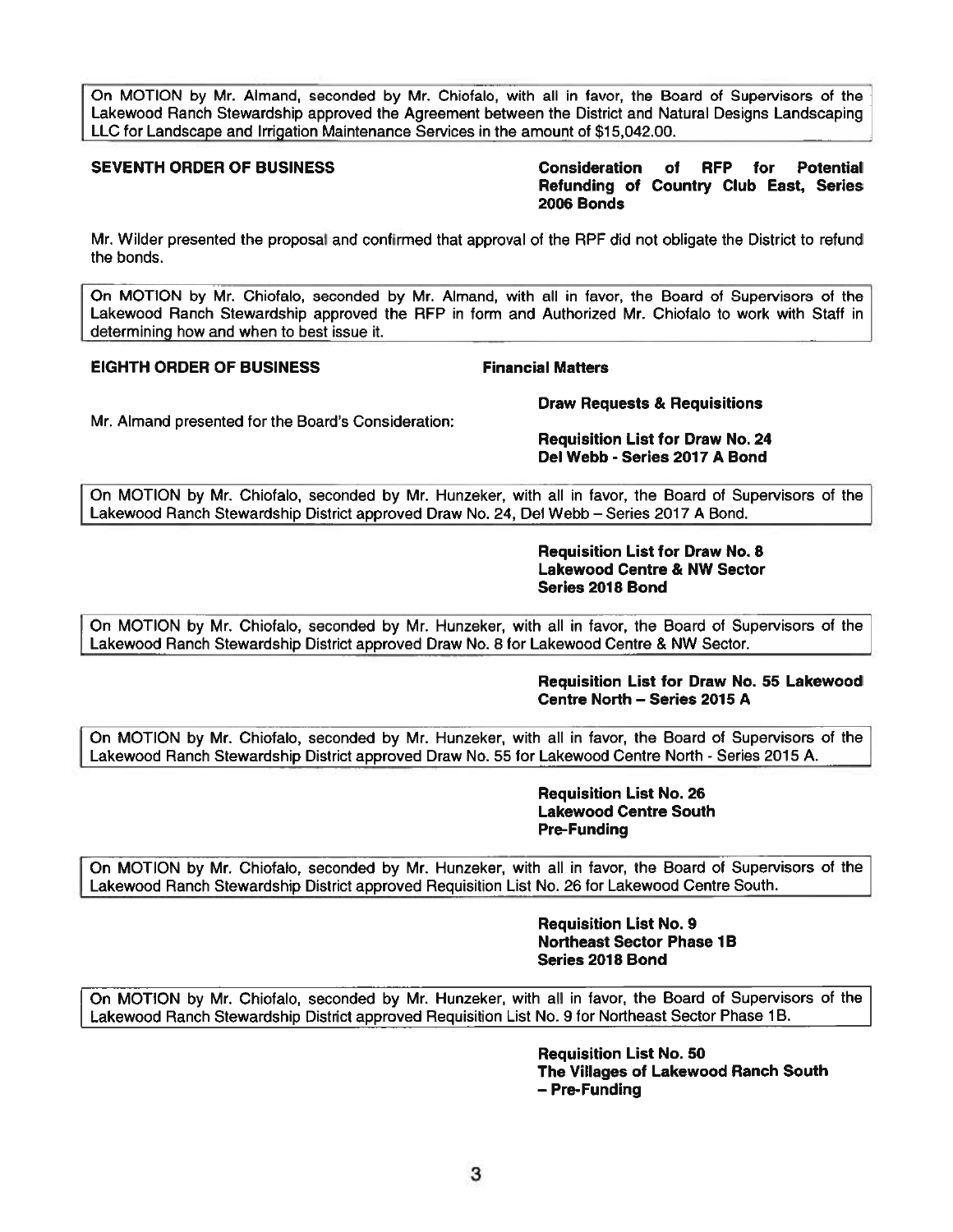On MOTION by Mr. Chiofalo, seconded by Mr. Hunzeker, with all in favor, the Board of Supervisors of the Lakewood Ranch Stewardship District accepted the Pre-Funding and approved payment of Requisition List No. 50 for The Villages of Lakewood Ranch South.

### **Requisition List for Draw No. 43 The Villages of Lakewood Ranch South** - **Series 2016 A Bond**

On MOTION by Mr. Chiofalo, seconded by Mr. Hunzeker, with all in favor, the Board of Supervisors of the Lakewood Ranch Stewardship District approved Draw No. 43 for The Villages of Lakewood Ranch South -Series 2016 A Bonds.

### **NINTH ORDER OF BUSINESS Compilation Report**

No Comments.

### **TENTH ORDER OF BUSINESS Staff Reports**

**Manager's Report** – Ms. Gaarlandt reminded the Board that another meeting was scheduled for August 14th.

Attorney's Report - Mr. Johnson provided legislative updates.

**Engineer's Report** -

Mr. Engel presented for the Board's approval: **Change Order No. 71 under Specific** 

**Authorization No. 97 Stantec Northeast Sector Roadways Legal Description Coordination Services Proiect** 

On MOTION by Mr. Chiofalo, seconded by Mr. Almand, with all in favor, the Board of Supervisors of the Lakewood Ranch Stewardship District approved Change Order No. 71 under Specific Authorization No. 97, Stantec.

> **Change Order No. 72 under Specific Authorization No. 103 Stantec Roger** Hill **Park at Lakewood Centre Project**

On MOTION by Mr. Almand, seconded by Mr. Chiofalo, with all in favor, the Board of Supervisors of the Lakewood Ranch Stewardship District approved Change Order No. 72 under Specific Authorization No. 103, Stantec.

> **Bid Award for Roger** Hill **Park at Lakewood Ranch**

• **Award Recommendation Letter and Bid** 

C & M Roadbuilders, Inc. bid in the amount of \$[157,613.00](https://157,613.00).

On MOTION by Mr. Chiofalo, seconded by Mr. Almand, with all in favor, the Board of Supervisors of the Lakewood Ranch Stewardship District approved awarding the contract for the Roger Hill Park at Lakewood Centre Project to C & M Roadbuilders, Inc.

> **Bid Award for Lorraine Road Directional Drill Force Main Connection**

• **Award Recommendation Letter and Bid**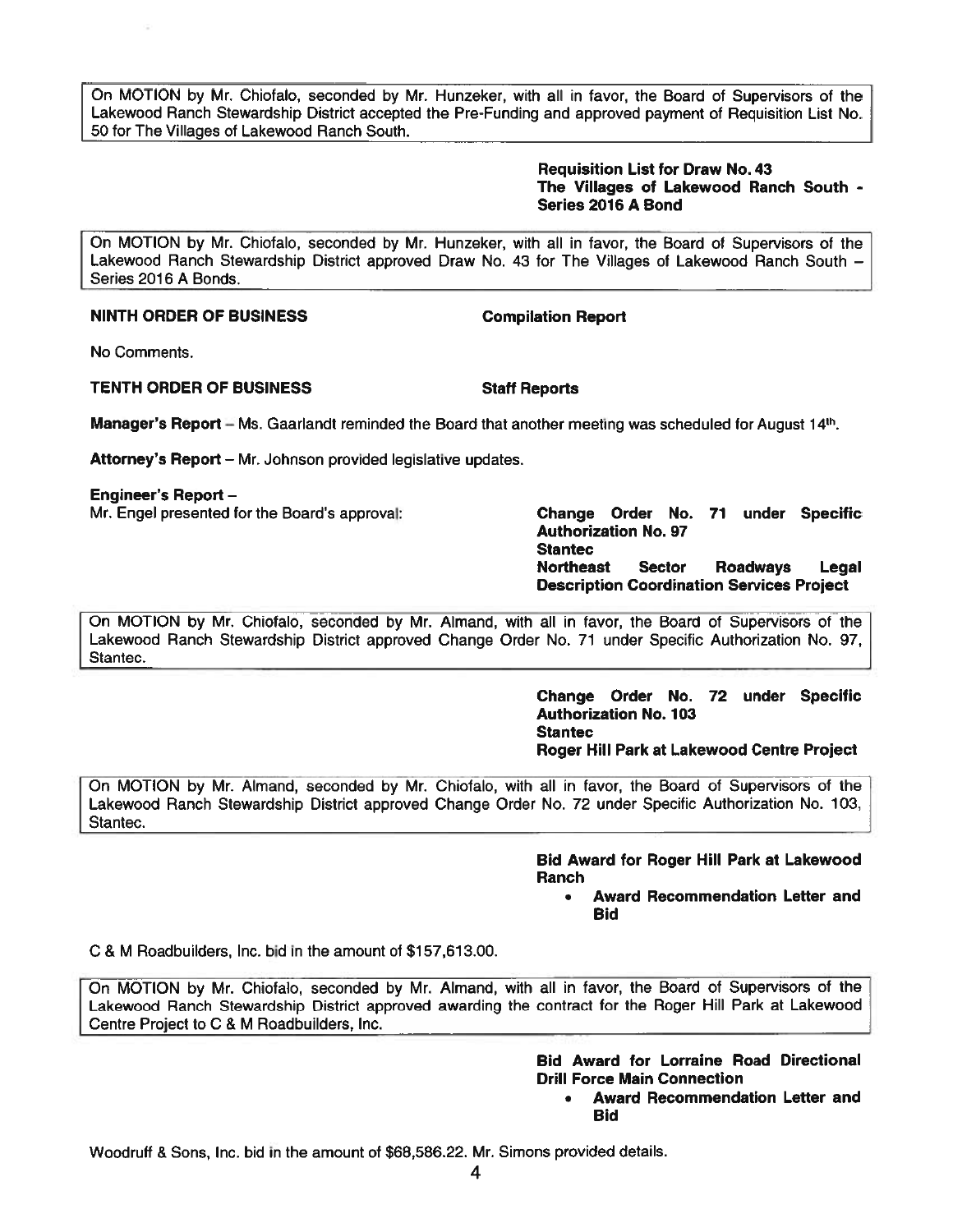On MOTION by Mr. Chiofalo, seconded by Mr. Almand, with all in favor, the Board of Supervisors of the Lakewood Ranch Stewardship District approved awarding the contract for the Lorraine Road Directional Drill Force Main Connection to Woodruff & Sons, Inc.

> **Change Order No. 3 Frederick Derr** & **Company,** Inc. **Rangeland Pkwy Improvements and Post Blvd. Extension Design/Plan Changes for Post Road**

On MOTION by Mr. Chiofalo, seconded by Mr. Almand, with all in favor, the Board of Supervisors of the Lakewood Ranch Stewardship District approved Change Order No. 3, Frederick Derr & Company, Inc.

> **Change Order No. 4 Frederick Derr** & **Company, Inc. Rangeland Pkwy Improvements and Post Blvd. Extension Plan Revisions for Rangeland Parkway**

On MOTION by Mr. Chiofalo, seconded by Mr. Almand, with all in favor, the Board of Supervisors of the Lakewood Ranch Stewardship District approved Change Order No. 4, Frederick Derr & Company, Inc.

> **Change Order No. 3 Watson Civil Construction, Inc. <sup>44</sup>th Avenue East Phase IV Roadway Bourneside Blvd North Phase** II **Time extension due to rain delays from 7/17 through 7/26**

On MOTION by Mr. Chiofalo, seconded by Mr. Almand, with all in favor, the Board of Supervisors of the Lakewood Ranch Stewardship District approved Change Order No. 3, Watson Civil Construction, Inc.

> **Change Order No. 6 E.T. MacKenzie of Florida, Inc. Bourneside Blvd South Ph 1 @Lakewood Ranch Time Extension Request due to permit delays from FOOT** & **USACE**

On MOTION by Mr. Chiofalo, seconded by Mr. Almand, with all in favor, the Board of Supervisors of the Lakewood Ranch Stewardship District approved Change Order No. 6, E.T. MacKenzie of Florida, Inc.

> **Change Order No. 4 C** & **M Road Builders, Inc. Waterside Neighborhood 8 Additional Lake Excavation for Pond 2; Grade for 10' Walk around Pond 2; 10" wide 4" Concrete Walk Pond 2; Mob/Mot Milling on University Pkwy; Mill 1" University Pkwy; and** 1" **S-3 Overlay**  University Pkwy

The change order is within budget.

On MOTION by Mr. Chiofalo, seconded by Mr. Almand, with all in favor, the Board of Supervisors of the Lakewood Ranch Stewardship District approved Change Order No. 4, E.T. R & M Road Builders, Inc.

# **ELEVENTH ORDER OF BUSINESS Supervisor Requests**